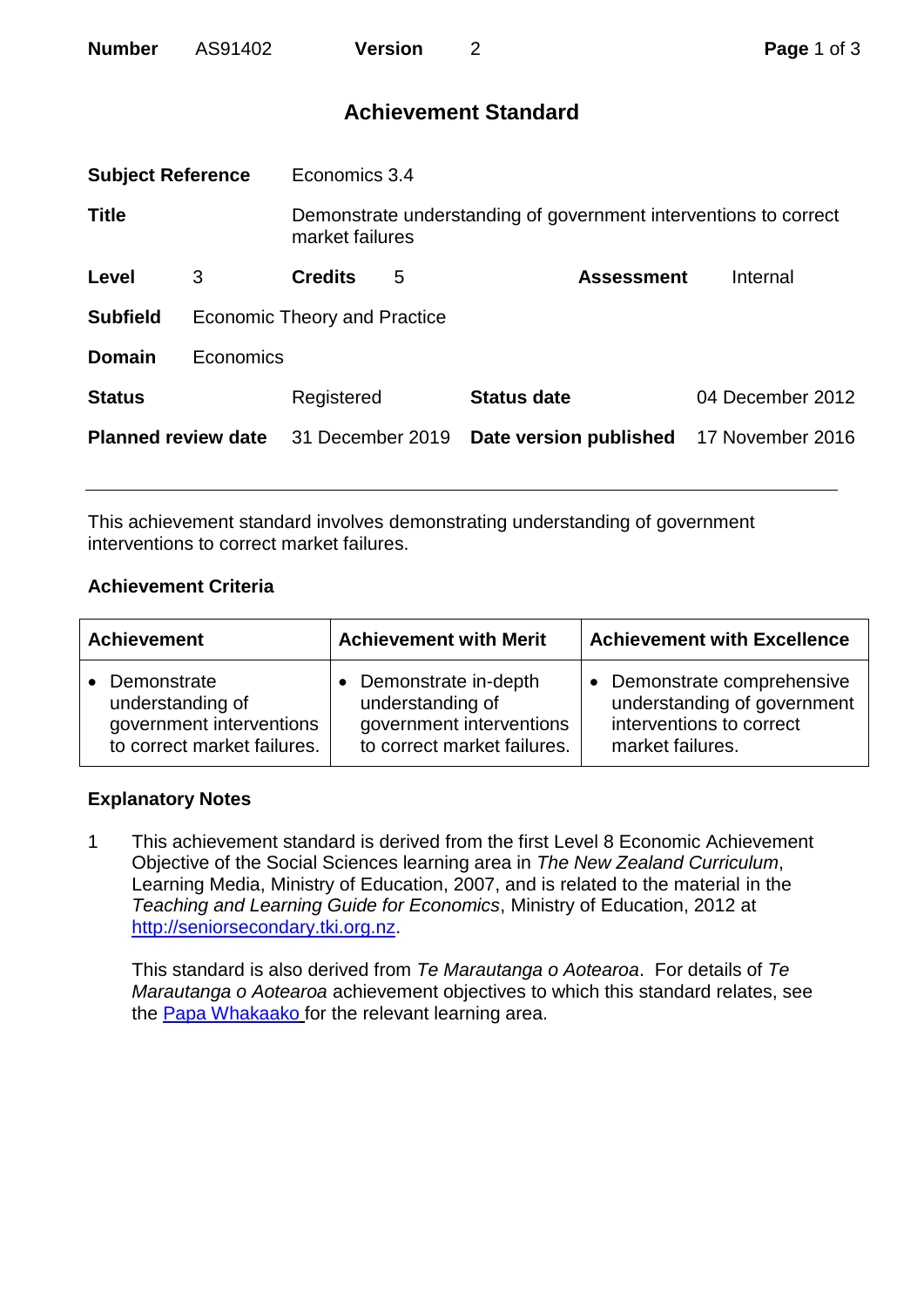- 2 *Demonstrate understanding* involves, for different market failures:
	- providing an explanation of:
		- each market failure
		- government interventions to correct each market failure in terms of efficiency or equity
		- using an economic model(s) to illustrate each market failure and the government interventions to correct it.

*Demonstrate in-depth understanding* involves, for different market failures:

- providing a detailed explanation of:
	- $-$  each market failure
	- government interventions to correct each market failure in terms of efficiency or equity
- using an economic model(s) to support detailed explanations.

*Demonstrate comprehensive understanding* involves, for different market failures:

- making a justified recommendation on the more efficient or equitable government intervention to use in order to correct each market failure
- integrating an economic model(s) into the justified recommendation.
- 3 *Market failure* refers to situations when a market fails to deliver an efficient or equitable outcome. Efficiency occurs when Social Marginal Cost equals Social Marginal Benefit. Equity occurs if a situation or outcome is considered to be fair. The different market failures relate to: consumption externalities, production externalities, public goods, imperfect information, inequitable income distribution.
- 4 *Government interventions* refer to interventions in a market by central or local government. For example, these may include, for each market failure, a selection from:
	- subsidies, taxes, regulations, property rights and government provision (consumption externalities)
	- subsidies, taxes, regulations, property rights and government provision (production externalities)
	- government provision (public goods)
	- regulation (imperfect information)
	- progressive taxes, welfare benefits, collective provision and minimum wage (inequitable income distribution).
- 5 Conditions of Assessment related to this achievement standard can be found at [www.tki.org.nz/e/community/ncea/conditions-assessment.php.](http://www.tki.org.nz/e/community/ncea/conditions-assessment.php)

## **Replacement Information**

This achievement standard replaced AS90631 and unit standard 5865.